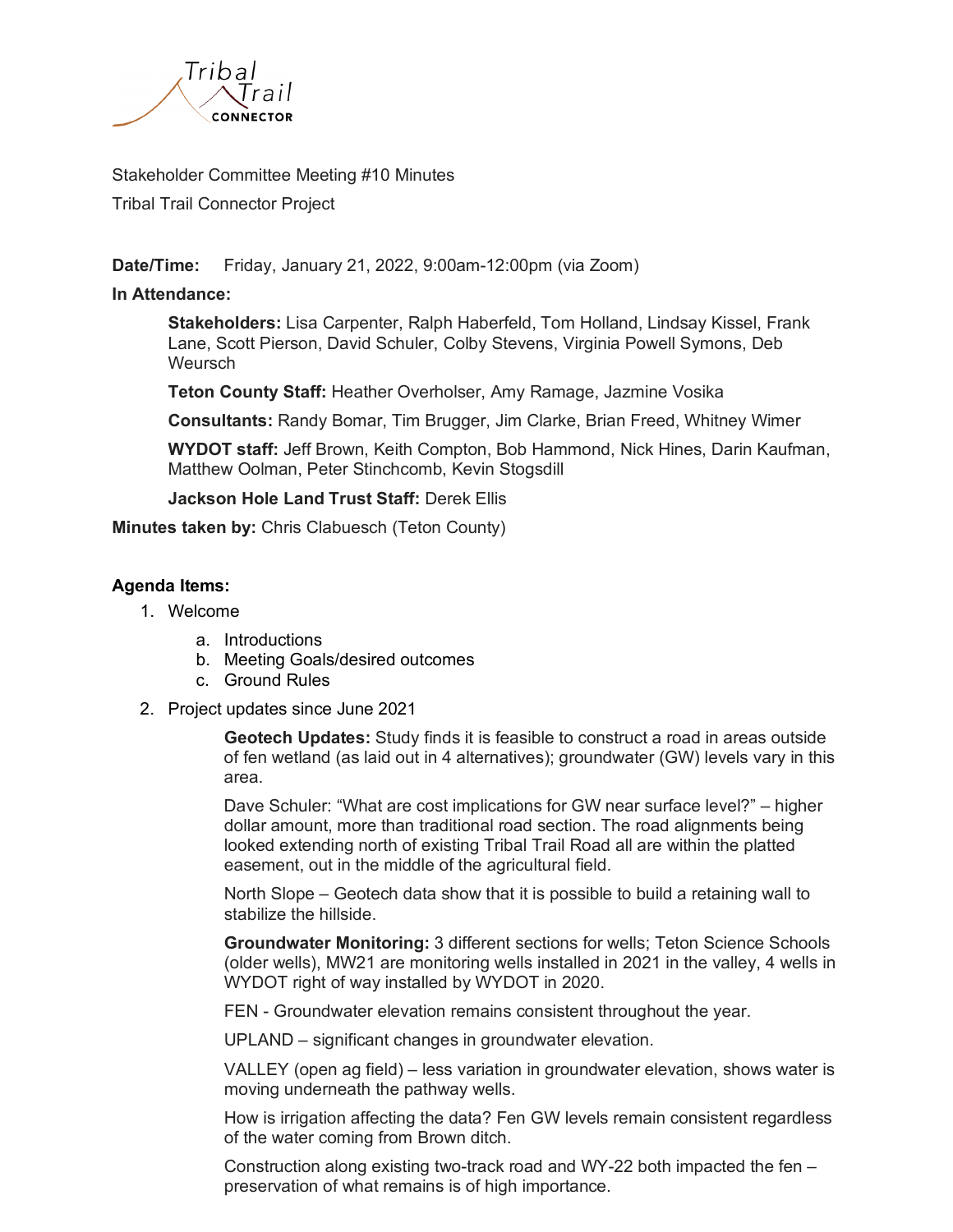Alternatives we will be discussing will not have an impact to the FEN, that was a priority established early in the alternatives process.

Most of hydrology from valley does not flow into fen. Water entering the fen comes from the direction of Coyote Canyon. Distribute weight of road to minimize compaction.

Is there a proposal to realign the Brown Ditch? Unlined ditch does not influence the groundwater much. Possibility of piping the ditch to outflow into the fen.

We were unable to install some of the wells in May and had to wait until August due to the amount of water – therefore, do not have a full cycle of data yet. We will continue to monitor groundwater into the foreseeable future.

Groundwater monitoring will continue during construction and for a set duration after the road is complete.

**Traffic Update:** Traffic modeling is being updated. TTC would provide network redundancy, need is increasing with the ongoing process of Northern South Park. Potentially 900-1000 new units with new neighborhood proposal.

**Jackson Hole Land Trust:** They can support I-N2b but not any other alternative that will impede on conservation easements. Request to modify conservation easement would need to come from both Indian Springs & Teton Science School.

**Indian Springs Ranch:** WYDOT confirmed in Sept. 2020 that, if and when Tribal Trail is connected to WY22, the ISR access/connection would be closed. Indian Springs opposes all alternatives, and they do not have any intention of requesting an amendment to the conservation easement.

The North Side easement date is 2003 – That property belongs only to TSS.

- 3. Alternatives Screening Conceptual layouts, detailed design process has not begun (links provided)
	- a. [I-N2b: At-grade signalized intersection](https://www.tribaltrailconnector.com/Documents/TribalTrail_Stakeholder_Committee_10_Presentation_FINAL_2022-01-21.pdf#page=15)
		- i. Alternatives I-N2b [Potential 2-lane variation](https://www.tribaltrailconnector.com/Documents/TribalTrail_Stakeholder_Committee_10_Presentation_FINAL_2022-01-21.pdf#page=16)
		- ii. Alternatives I-N2b [Potential 2-lane variation](https://www.tribaltrailconnector.com/Documents/TribalTrail_Stakeholder_Committee_10_Presentation_FINAL_2022-01-21.pdf#page=17)
	- b. [I-N5b: South frontage Rd. with right-in right-out](https://www.tribaltrailconnector.com/Documents/TribalTrail_Stakeholder_Committee_10_Presentation_FINAL_2022-01-21.pdf#page=18)
	- c. [I-N18: South frontage road with signal](https://www.tribaltrailconnector.com/Documents/TribalTrail_Stakeholder_Committee_10_Presentation_FINAL_2022-01-21.pdf#page=19)
	- d. [I-N19h: Lazy J with underpass](https://www.tribaltrailconnector.com/Documents/TribalTrail_Stakeholder_Committee_10_Presentation_FINAL_2022-01-21.pdf#page=20)
- 4. Review Alternatives Screening Results

#### **Level 1 Screening**

All Alternatives: Provide road network redundancy; Reduce vehicle miles travelled; Reduce trips through the Y; Improve emergency response time; Improve multi-modal connections; Have no irresolvable environmental impacts; and, Have no physical or legal constraints considered fatal flaws

## **Level 2 Screening**

**I-N2b:** Moderate reduction in VMT; some impacts to wetlands; slight reduction in impacts to human environment and safety concerns; most cost-effective solution.

Light pollution and view shed were considered in the Human Environmental Impact criteria.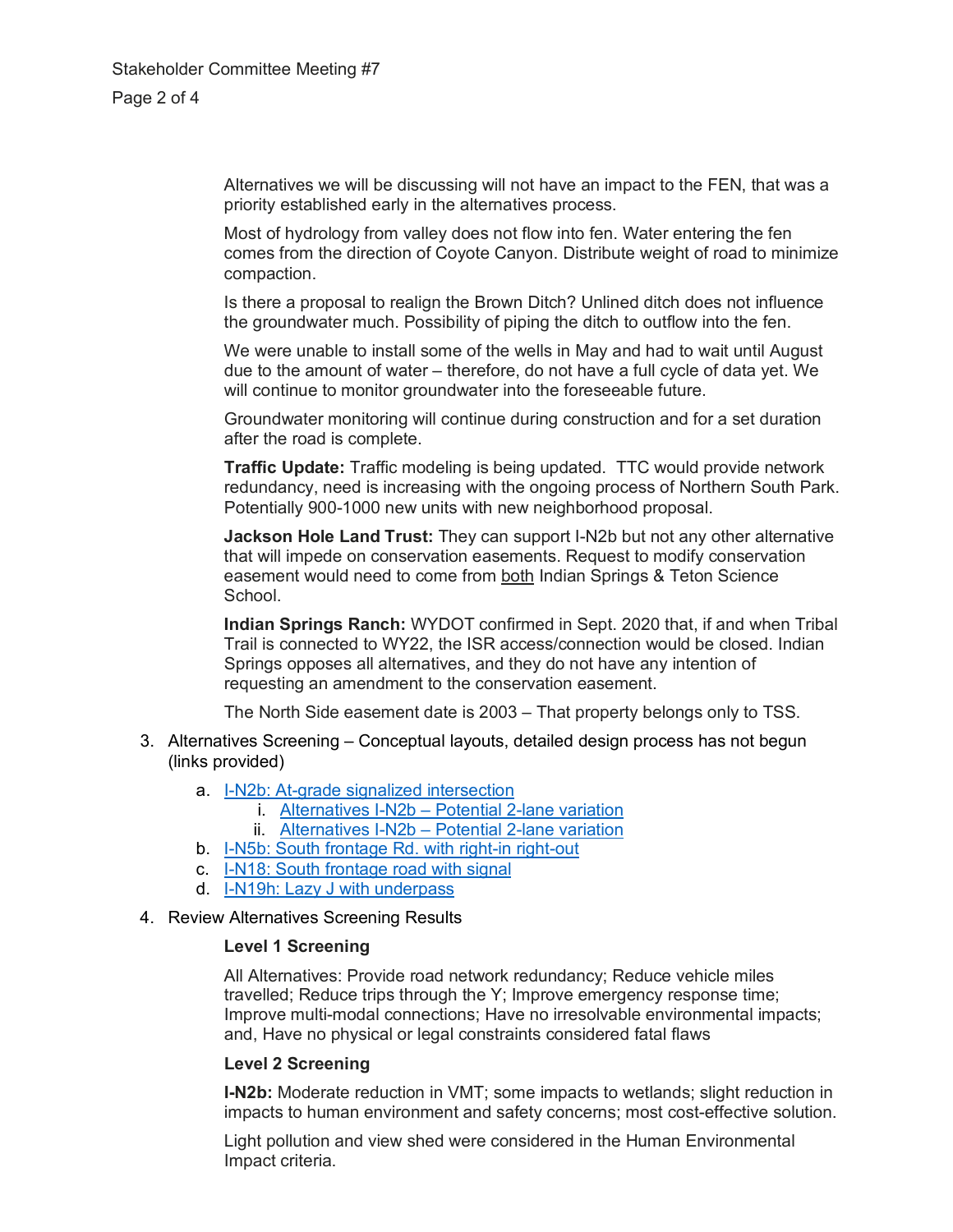Stakeholder expressed safety concerns about left turn movements from Coyote Canyon onto WY-22, as this is not ideal for TSS. Safety for I-N2b should be considered. WYDOT's thoughts on signal at TSS - Separate NEPA process is beginning that will consider the entire corridor. Will be working closely with the County.

Traffic has gotten worse progressively every season. Signals will not help with congestion.

**I-N5b:** Purpose and Need same as I-N2b; Project Objective Screening – Impacts to natural resources, private property, cost effective & constructability all rate "poor."

**I-N18:** Project Objective Screening – natural resource impacts, private property impacts, constructability all score "poor." Human environment, safety concerns, direct multi modal and cost effectiveness all score "fair."

**I-N19:** Natural resources private property cost effectiveness & constructability all score "poor." Maintenance, Multi-modal & Human environmental impacts all score "fair."

#### **Questions:**

Is the committee also going to score the alternatives?

Screening was done ahead of time to save time during the meeting, but discussion is welcome at this time. An evaluation was done ahead of time to give everyone time to react to it and changes to the scoring can certainly be made.

Concerns about wildlife crossing. Not impossible but it is an impediment. Construction of Bar Y wildlife crossing would help.

Last two alternatives get outside of platted easement. If platted easement is changed, would the needed road easement could be less than what is currently platted (i.e., less land disturbance).

We do not have design completed; corridors shown do not account for earthwork needed and might be wider than shown

Two changes would be required -1) change to platted easement on ISR plat and 2) conservation easement would need signed off by two parties: ISR & TSS.

Question about keeping ISRs access for right turn only:

WYDOT - from an operational standpoint, one connection on the southern side of WY22 is always going to be better than two.

TSS

Dave Schuler – main concern is TSS access and being realistic. They see this as an opportunity to improve the safety of their access and would like to see an outcome that is best for the community and in terms of environmental impact.

Question posed to WYDOT - Which alternative is preferred in the absence of environmental/legal obstacles?

Something that ties Tribal Trails to Indian springs and Coyote Canyon offers the greatest community benefit, although causes some challenges. Retaining wall is an expensive structure in the "lazy J" alternative.